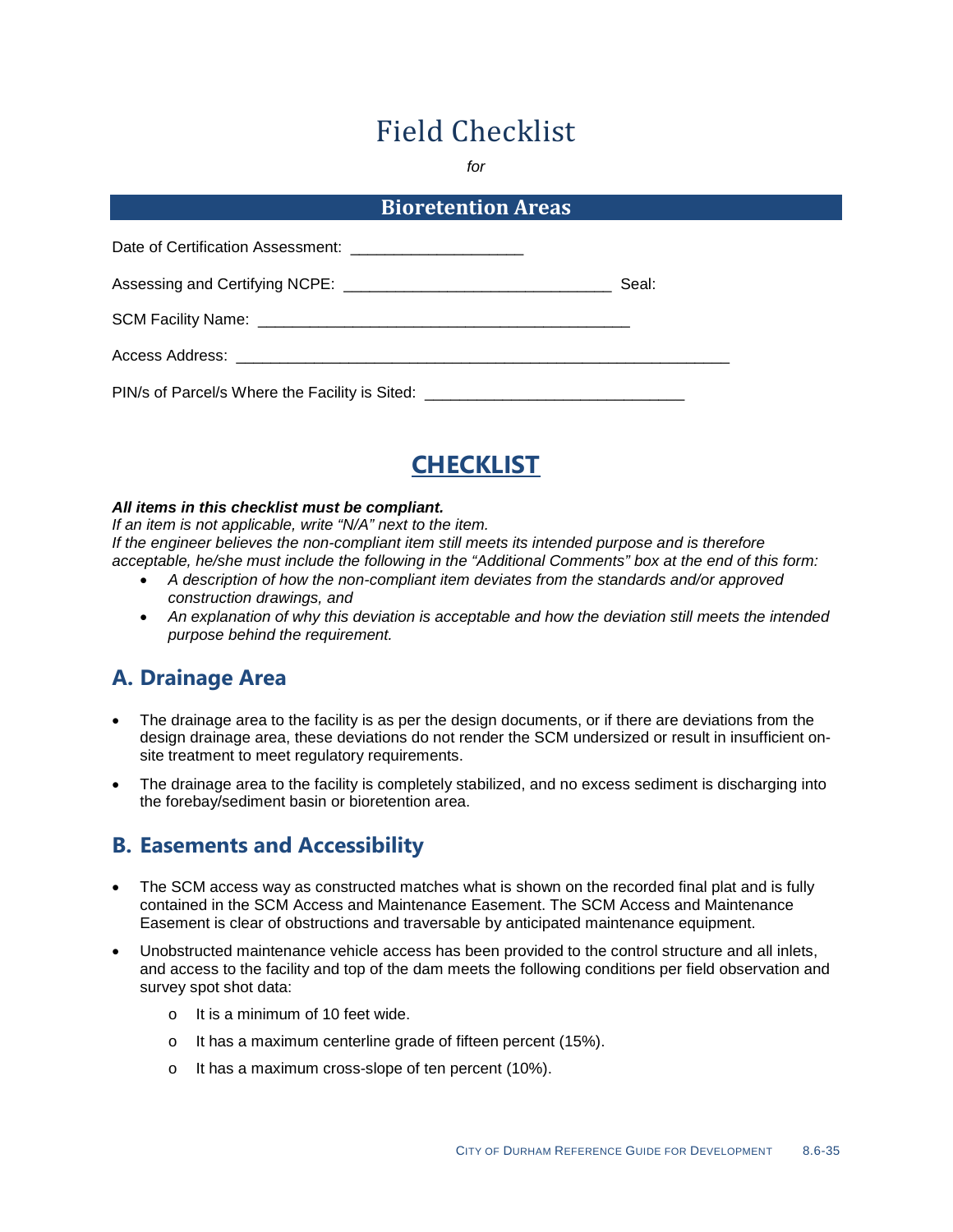• Unless it has been surfaced with gravel, asphalt, concrete, etc., in accordance with approved construction drawings, 85% of the SCM Access and Maintenance Easement has achieved a healthy stand of grass.

#### **C. Inlet/Flow Distribution Area**

- A pre-treatment device or area has been provided at each inlet in accordance with the construction drawings.
- All accumulated sediment and other debris in the pre-treatment areas has been removed.
- Any flow splitters or bypass systems have been constructed in accordance with the approved construction drawings.
- The flow into the bioretention cell is evenly distributed across the cell in accordance with the construction drawings, and there is no scour at the inlets or within the bioretention cell.
- All inlet pipes have been installed with curtain walls and appropriate end treatments in accordance with the approved construction drawings.

### **D. Bioretention Cell**

- For bioretention areas with an internal water storage (IWS) zone, the depth of the IWS zone is as shown in the approved construction drawings.
- The surface area of the bioretention cell is in accordance with the approved construction drawings.
- The required bioretention mulch, soil mix, choking stone and gravel layers have been installed in accordance with the approved construction drawings, and there is no sediment in the bioretention cell.
- The underdrain system has been installed in accordance with the approved construction drawings. All underdrain joints have glued watertight connections.
- Solid underdrain cleanouts have been installed in accordance with the approved construction drawings. Screw-on type (or otherwise approved) cleanout caps have been provided for all cleanout pipes.
- All vegetated side slopes leading to the bioretention cell are no steeper than 3:1.
- 85% of the plantings or grass sod specified in the approved construction drawings is thriving/established.
- The bioretention cell has been observed on **Example 2** [fill in date] by the certifying engineer to draw down the runoff from the first inch of rainfall (minimum) in a manner consistent with that specified in the approved construction drawings.

#### **E. Dam Embankment**

- The narrowest top of dam width is  $\qquad \qquad$ .
- The steepest slope on the upstream face of the dam is  $\qquad \qquad$ .
- The steepest slope on the downstream face of the dam is  $\qquad \qquad$ .
- Based on manual rod probings of the dam, particularly in the zones over and around the principal spillway pipe, the dam appears to have been well compacted.
- The dam and dam foundation, groin, toe, and abutment areas are completely free of trees, landscaping, and other woody growth.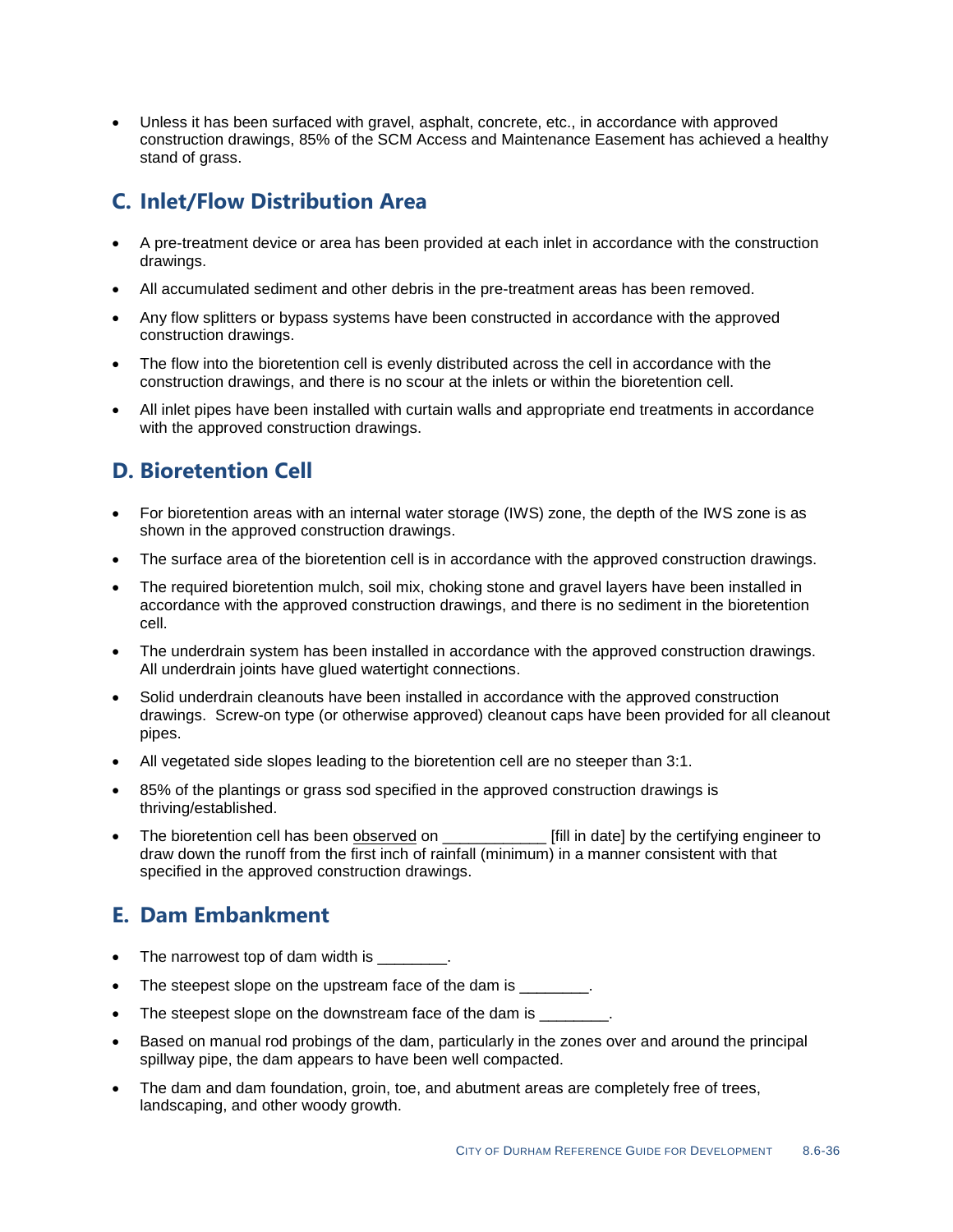- The dam has been fine graded and is free of ruts, erosion, etc.
- 85% of the SCM slopes (cut slopes and dam embankment) and dam foundation, groin, toe, and abutment areas have achieved a healthy stand of grass. The dam is not overgrown and there is no undesirable vegetation.
- No evidence of seepage was noted on the downstream face of the dam.

#### **F. Emergency Spillway**

- The narrowest width of the control section is  $\qquad \qquad$ .
- The side slopes of the control section are [Left] and [Right] and [Right]
- The size, shape, and alignment of the exit channel are in accordance with the construction drawings.
- Armoring has been installed in accordance with the construction drawings.
- The spillway has been fine graded and is free of ruts, erosion, etc.
- Excluding the hard-surfaced armored area, 85% of the spillway has achieved a healthy stand of grass. The spillway is not overgrown and there is no undesirable vegetation.

### **G. Riser/Control Structure and Principal Spillway Pipe**

- The riser/control structure is reinforced concrete.
- The diameter or opening dimensions of the riser/control structure is/are  $\qquad \qquad$ .
- A top, peak-roofed trash rack has been provided and bolted down to the riser, or, if the riser is of a different configuration, it has been constructed in accordance with the construction drawings.
- The riser/control structure and all appurtenant devices appear to be sound.
- The riser/control structure is free of debris or obstructions.
- For precast structures, the barrel sections were installed with gasketted joints, adjacent riser barrel sections have been bolted together with stainless steel strapping, and there is no evidence of leakage at the joints.
- All orifices, siphons, ports, and weirs were installed in accordance with the construction drawings.
- The anti-flotation ballast has been provided in accordance with the construction drawings.
- A placed concrete invert to the invert out of the principal spillway pipe (PSP) has been provided.
- The PSP is reinforced concrete with a minimum pipe strength conforming to ASTM C-76 Class III standards.
- The diameter of the PSP is \_\_\_\_\_\_\_\_.
- An access hatch (minimum 2' x 3') and steps down the inside of the riser/control structure have been provided in accordance with the construction drawings.
- The principal spillway pipe was wrapped with a layer of geotextile filter fabric on the outside of each pipe joint.
- Based on a visual inspection, it appears that the joints of the PSP were "homed" reasonably well, and it appears that no joints are leaking.